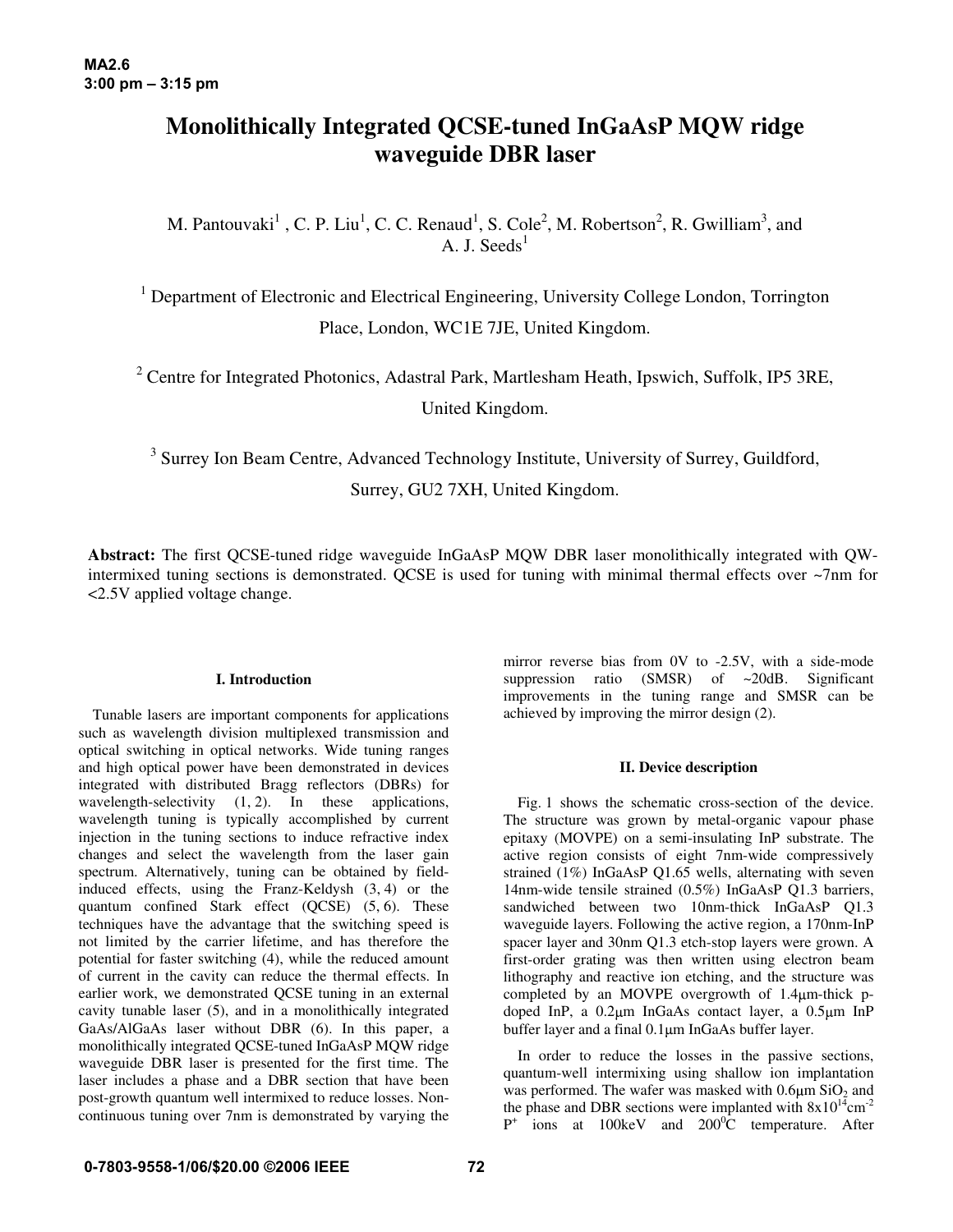implantation, rapid thermal annealing at  $650^{\circ}$ C for 90s was used to produce ~35nm blueshift of the photoluminescence (PL) of the implanted regions relative to the gain section PL, as shown in Fig. 2.



*Fig. 1: Schematic cross-section of the QCSE-tuned laser and micrograph of fabricated device.* 

Following the quantum well intermixing, the top InGaAs and InP buffer layers were removed, and the material was processed into three-section 3.5µm-wide ridge waveguide devices, using standard techniques. Electrical isolation between the sections was accomplished by etching the top p-InGaAs and p-InP layers, which resulted in ~15k $\Omega$ resistance between neighbouring p-contacts. Prior to metallization, one side of the ridge was etched to the n-InP layer to form the n-contact, while the other was etched to the semi-insulating InP layer to isolate the bonding pads. This approach reduces the device capacitance. A thick silicon oxynitride layer was deposited and subsequently etched on the ridge and n-InP to provide contact windows. Au-contacts were deposited by sputtering and then etched to form  $10 \mu m$ wide bridges supported by the silicon oxynitride layer, connecting the ridge to the bonding pads. The samples were then thinned to  $\sim$ 100 $\mu$ m and cleaved to form devices with a  $1$ mm long active section, a  $170 \mu m$  long phase section and a  $200 \mu m$  DBR mirror, as shown in Fig. 1. The devices were tested without antireflection coatings.

#### **III. Experimental results**

The tuning characteristics of the device with constant current on the gain section  $(I = 150 \text{mA})$ , are shown in Fig. 3, where the output wavelength measured from the DBR section facet is plotted versus the DBR section reverse bias. Tuning over ~7nm was accomplished by changing the bias on the DBR section from 0V to -2.5V and adjusting the phase section reverse bias (from 0V to -0.7V) to maximise

the side-mode suppression ratio. As the mirror and phase section reverse bias increased further, the QCSE-induced absorption red-shift resulted in increased absorption at the wavelength of operation, suppressing lasing. The discontinuities in tuning are attributed to parasitic internal reflections at the interfaces of the sections. Fig. 4 shows examples of the optical spectra, where the coupled cavity effects can be observed. The side-mode suppression ratio is ~20dB, due to weak mirror selectivity. The performance could be improved by using implantation to isolate neighbouring sections and reduce internal reflections, by increasing the DBR mirror coupling factor to improve the SMSR, and by introducing different bandgap detuning in the phase and DBR sections.



*Fig. 2: Photoluminescence spectra of the gain (circles) and tuning (triangles) sections after implantation and annealing at 6500 C for 90s.* 



*Fig. 3: Laser wavelength versus the reverse bias applied to the mirror section. The phase voltage is shown in brackets.*